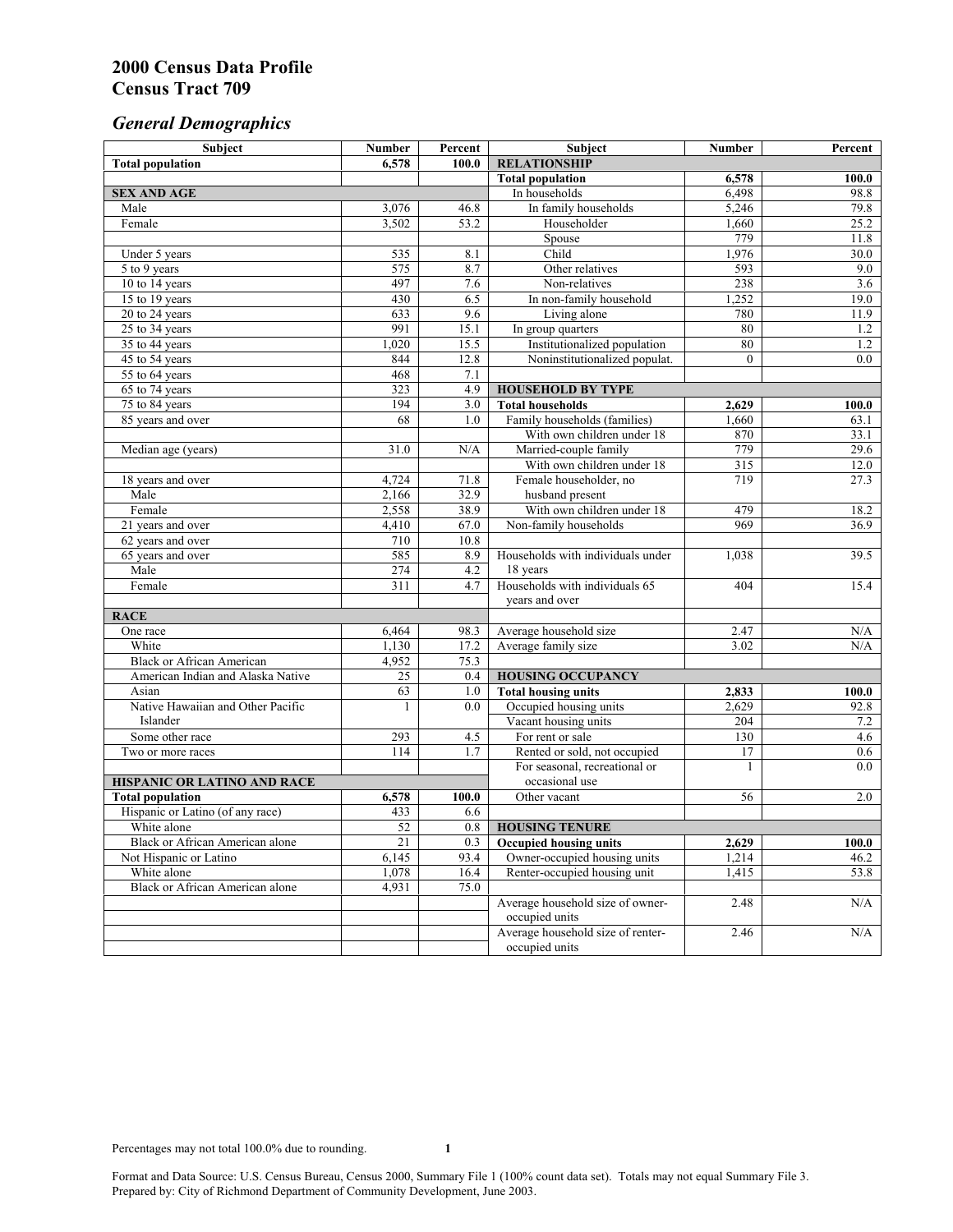### *Social Characteristics*

| <b>Subject</b>                                                                        | Number                   | Percent | <b>Subject</b>                         | <b>Number</b>   | Percent |
|---------------------------------------------------------------------------------------|--------------------------|---------|----------------------------------------|-----------------|---------|
| <b>SCHOOL ENROLLMENT</b>                                                              | <b>RESIDENCE IN 1995</b> |         |                                        |                 |         |
| Population 3 years and over enrolled in                                               | 1,783                    | 100.0   | Population 5 years and over            | 6,051           | 100.0   |
| school                                                                                |                          |         | Same house in 1995                     | 2,900           | 47.9    |
| Nursery school, preschool                                                             | 124                      | 7.0     | Different house in the U.S. in         | 2.810           | 46.4    |
| Kindergarten                                                                          | 51                       | 2.9     | 1995                                   |                 |         |
| Elementary school (grades 1-8)                                                        | 896                      | 50.3    | Same county                            | 1,707           | 28.2    |
| High school (grades 9-12)                                                             | 364                      | 20.4    | Different county                       | 1,103           | 18.2    |
| College or graduate school                                                            | 348                      | 19.5    | Same state                             | 747             | 12.3    |
|                                                                                       |                          |         | Different state                        | 356             | 5.9     |
| <b>EDUCATIONAL ATTAINMENT</b>                                                         |                          |         | Elsewhere in 1995                      | 341             | 5.6     |
| Population 25 years and over                                                          | 3,855                    | 100.0   |                                        |                 |         |
| Less than 9 <sup>th</sup> grade                                                       | 321                      | 8.3     | NATIVITY AND PLACE OF BIRTH            |                 |         |
| $9th$ to $12th$ grade, no diploma                                                     | 806                      | 20.9    | <b>Total population</b>                | 6,578           | 100.0   |
| High school graduate (includes equivalency)                                           | 1.172                    | 30.4    | Native                                 | 6.062           | 92.2    |
| Some college, no degree                                                               | 1,033                    | 26.8    | <b>Born</b> in United States           | 6,039           | 91.8    |
| Associate degree                                                                      | 109                      | 2.8     | State of residence                     | 4,475           | 68.0    |
| Bachelor's degree                                                                     | 287                      | 7.4     | Different state                        | 1,564           | 23.8    |
| Graduate or professional degree                                                       | 127                      | 3.3     | Born outside United States             | 23              | 0.3     |
| Percent high school graduate or higher                                                | 70.8%                    | N/A     | Foreign born                           | 516             | 7.8     |
| Percent bachelor's degree or higher                                                   | 10.7%                    | N/A     | Entered 1990 to March 2000             | 396             | 6.0     |
|                                                                                       |                          |         | Naturalized citizen                    | 84              | 1.3     |
| <b>MARITAL STATUS</b>                                                                 |                          |         | Not a citizen                          | 432             | 6.6     |
| Population 15 years and over                                                          | 4,970                    | 100.0   |                                        |                 |         |
| Never married                                                                         | 1,830                    | 36.8    | <b>REGION OF BIRTH OF FOREIGN BORN</b> |                 |         |
| Now married, not including separated                                                  | 2,065                    | 41.5    | Total (excluding born at sea)          | 516             | 100.0   |
| Separated                                                                             | 261                      | 5.3     | Europe                                 | 9               | 1.7     |
| Widowed                                                                               | 273                      | 5.5     | Asia                                   | 38              | 7.4     |
| Female                                                                                | 213                      | 4.3     | Africa                                 | 24              | 4.7     |
| Divorced                                                                              | 541<br>318               | 10.9    | Oceania                                | $\theta$        | 0.0     |
| Female                                                                                |                          | 6.4     | Latin America                          | 445<br>$\theta$ | 86.2    |
|                                                                                       |                          |         | Northern America                       |                 | 0.0     |
| <b>GRANDPARENTS AS CAREGIVERS</b>                                                     |                          | 100.0   | <b>LANGUAGE SPOKEN AT HOME</b>         |                 |         |
| Grandparent living in household with<br>173<br>one or more own grandchildren under 18 |                          |         | Population 5 years and over<br>6,051   |                 | 100.0   |
| years                                                                                 |                          |         | English only                           | 5,512           | 91.1    |
| Grandparent responsible for grandchildren                                             | 92                       | 53.2    | Language other than English            | 539             | 8.9     |
|                                                                                       |                          |         | Speak English less than                | 388             | 6.4     |
| <b>VETERAN STATUS</b>                                                                 |                          |         | "very well"                            |                 |         |
| Civilian population 18 years and over                                                 | 4,727                    | 100.0   | Spanish                                | 381             | 6.3     |
| Civilian veterans                                                                     | 754                      | 16.0    | Speak English less than                | 297             | 4.9     |
|                                                                                       |                          |         | "very well"                            |                 |         |
| <b>DISABILITY STATUS OF THE CIVILIAN</b>                                              | Other Indo-European      | 68      | 1.1                                    |                 |         |
| NONINSTITUTIONALIZED POPULATION                                                       | languages                |         |                                        |                 |         |
| Population 5 to 20 years                                                              | 1,702                    | 100.0   | Speak English less than                | 42              | 0.7     |
| With a disability                                                                     | 172                      | 10.1    | "very well"                            |                 |         |
| Population 21 to 64 years                                                             | 3.715                    | 100.0   | Asian and Pacific Island               | 49              | 0.8     |
| With a disability                                                                     | 934                      | 25.1    | languages                              |                 |         |
| Percent employed                                                                      | 55.4%                    | N/A     | Speak English less than                | 22              | 0.4     |
| No disability                                                                         | 2,781                    | 74.9    | "very well"                            |                 |         |
| Percent employed                                                                      | 74.1%                    | N/A     | Other Languages                        | 41              | 0.7     |
| Population 65 years and over                                                          | 554                      | 100.0   | Speak English less than                | 27              | 0.4     |
| With a disability                                                                     | 302                      | 54.5    | "very well"                            |                 |         |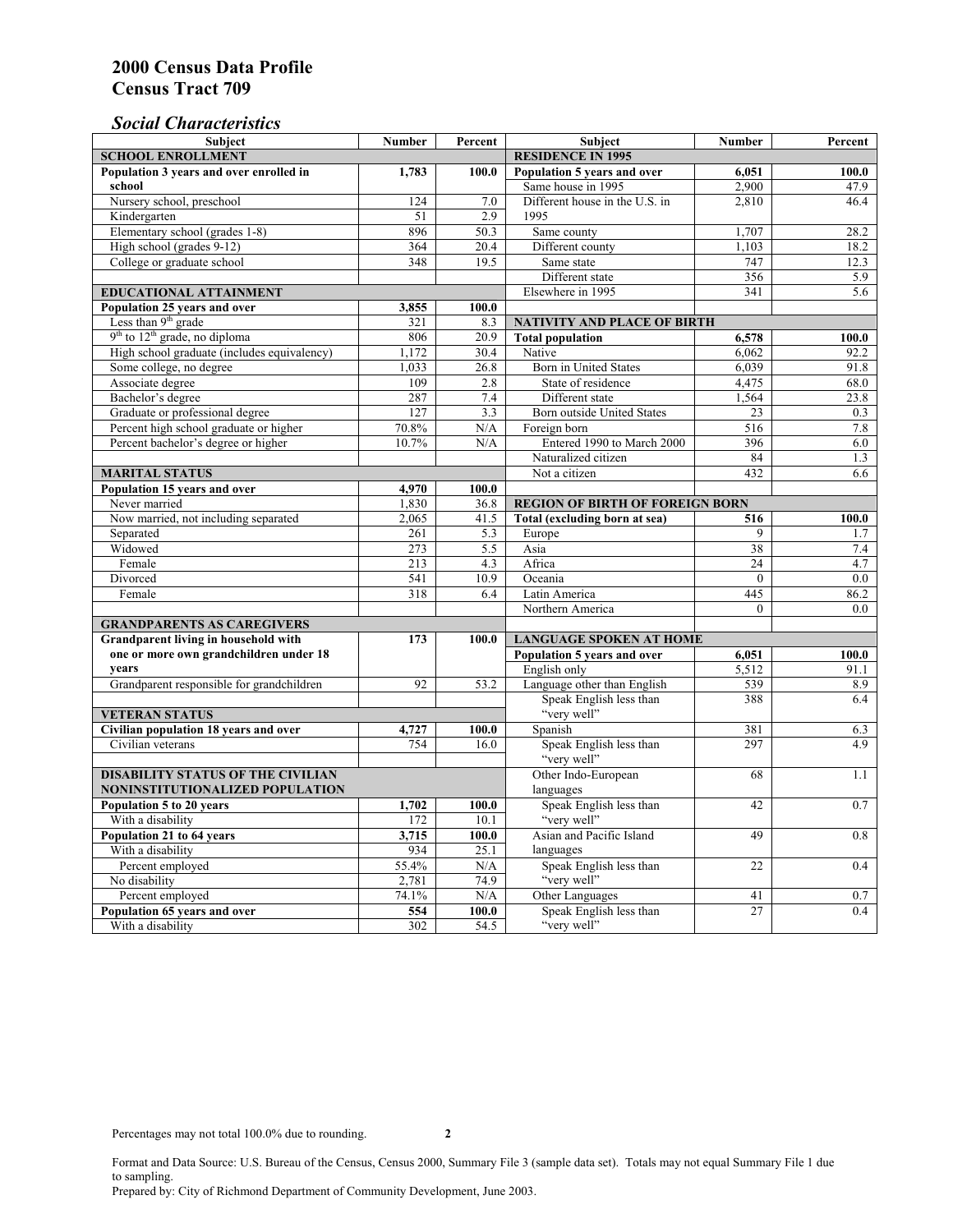#### *Economic Characteristics*

| <b>Subject</b>                                     | Number           | Percent | Subject                                    | Number          | Percent    |
|----------------------------------------------------|------------------|---------|--------------------------------------------|-----------------|------------|
| <b>EMPLOYMENT STATUS</b>                           |                  |         | <b>INCOME IN 1999</b>                      |                 |            |
| Population 16 years and over                       | 4,875            | 100.0   | Households                                 | 2,630           | 100.0      |
| In labor force                                     | 3,037            | 62.3    | Less than \$10,000                         | 326             | 12.4       |
| Civilian labor force                               | 3,037            | 62.3    | \$10,000 to \$14,999                       | 262             | 10.0       |
| Employed                                           | 2,840            | 58.3    | \$15,000 to \$24,999                       | 468             | 17.8       |
| Unemployed                                         | 197              | 4.0     | \$25,000 to \$34,999                       | 387             | 14.7       |
| Percent of civilian labor force                    | 6.5%             | N/A     | \$35,000 to \$49,999                       | 541             | 20.6       |
| Armed Forces                                       | $\mathbf{0}$     | 0.0     | \$50,000 to \$74,999                       | 458             | 17.4       |
| Not in labor force                                 | 1,838            | 37.7    | \$75,000 to \$99,999                       | 133             | 5.1        |
| Females 16 years and over                          | 2,682            | 100.0   | \$100,000 to \$149,999                     | 18              | 0.7        |
| In labor force                                     | 1,578            | 58.8    | \$150,000 to \$199,999                     | 10              | 0.4        |
| Civilian labor force                               | 1,578            | 58.8    | \$200,000 or more                          | $\overline{27}$ | 1.0        |
| Employed                                           | 1,477            | 55.1    | Median household income (dollars)          | 29.797          | N/A        |
| Own children under 6 years                         | 575              | 100.0   |                                            |                 |            |
| All parents in family in labor force               | 379              | 65.9    | With earnings                              | 2,237           | 85.1       |
|                                                    |                  |         | Mean earnings (dollars)                    | 34,893          | N/A        |
| <b>COMMUTING TO WORK</b>                           |                  |         | With Social Security income                | 483             | 18.4       |
| Workers 16 years and over                          | 2,811            | 100.0   | Mean Social Security income                | 10,953          | N/A        |
| Car, truck, or van – drove alone                   | 2,372            | 84.4    | (dollars)                                  |                 |            |
| Car, truck, or van - carpooled                     | 364              | 12.9    | With Supplemental Security income          | 177             | 6.7        |
| Public transportation (including taxicab)          | 48               | 1.7     | Mean Supplemental Security                 | 5,016           | N/A        |
| Walked                                             | $\boldsymbol{0}$ | 0.0     | income (dollars)                           |                 |            |
| Other means                                        | $\overline{12}$  | 0.4     | With public assistance income              | 209             |            |
| Worked at home                                     | $\overline{15}$  | 0.5     |                                            | 2,477           | 7.9<br>N/A |
|                                                    |                  |         | Mean public assistance income<br>(dollars) |                 |            |
| Mean travel time to work (minutes)                 | 22.3             | N/A     |                                            |                 |            |
|                                                    |                  |         | With retirement income (dollars)           | 418             | 15.9       |
| Employed civilian population 16 years and over     | 2,840            | 100.0   | Mean retirement income (dollars)           | 14,865          | N/A        |
| <b>OCCUPATION</b>                                  |                  |         |                                            |                 |            |
| Management, professional, and related occupations  | 508              | 17.9    | <b>Families</b>                            | 1,634           | 100.0      |
| Service occupations                                | 492              | 17.3    | Less than \$10,000                         | 213             | 13.0       |
| Sales and office occupations                       | 918              | 32.3    | \$10,000 to \$14,999                       | 145             | 8.9        |
| Farming, fishing, and forestry occupations         | $\mathbf{0}$     | 0.0     | \$15,000 to \$24,999                       | 251             | 15.4       |
| Construction, extraction, and maintenance          | 208              | 7.3     | \$25,000 to \$34,999                       | 182             | 11.1       |
| occupations                                        |                  |         | \$35,000 to \$49,999                       | 326             | 20.0       |
| Production, transportation, and material moving    | 714              | 25.1    | \$50,000 to \$74,999                       | 365             | 22.3       |
| occupations                                        |                  |         | \$75,000 to \$99,999                       | 111             | 6.8        |
|                                                    |                  |         | \$100,000 to \$149,999                     | 10              | 0.6        |
| <b>INDUSTRY</b>                                    |                  |         | \$150,000 to \$199,999                     | 10              | 0.6        |
| Agriculture, forestry, fishing and hunting, and    | $\boldsymbol{0}$ | 0.0     | \$200,000 or more                          | 21              | 1.3        |
| mining                                             |                  |         | Median family income (dollars)             | 36,182          | N/A        |
| Construction                                       | 128              | 4.5     |                                            |                 |            |
| Manufacturing                                      | 444              | 15.6    | Per capita income (dollars)                | 15,932          | N/A        |
| Wholesale trade                                    | 107              | 3.8     | <b>Median earnings (dollars)</b>           |                 |            |
| Retail trade                                       | 339              | 11.9    | Male full-time, year-round workers         | 27,741          | N/A        |
| Transportation and warehousing, and utilities      | 133              | 4.7     | Female full-time, year-round workers       | 22,080          | N/A        |
| Information                                        | 66               | 2.3     |                                            | Number          | Percent    |
| Finance, insurance, real estate, and rental and    | 241              | 8.5     |                                            | below           | below      |
| leasing                                            |                  |         |                                            | poverty         | poverty    |
| Professional, scientific, management,              | 262              | 9.2     | Subject                                    | level           | level      |
| administrative, and waste management services      |                  |         | <b>POVERTY STATUS IN 1999</b>              |                 |            |
| Educational, health and social services            | 521              | 18.3    | <b>Families</b>                            | 319             | 19.5       |
| Arts, entertainment, recreation, accommodation and | 192              | 6.8     | With related children under 18 years       | 280             | 28.5       |
| food services                                      |                  |         | With related children under 5 years        | 225             | 46.6       |
| Other services (except public administration)      | 186              | 6.5     | Families with female householder, no       | 203             | 31.2       |
| Public Administration                              | 221              | 7.8     | husband present                            |                 |            |
|                                                    |                  |         | With related children under 18 years       | 203             | 41.1       |
| <b>CLASS OF WORKER</b>                             |                  |         | With related children under 5 years        | 172             | 60.6       |
| Private wage and salary workers                    | 2,333            | 82.1    | Individuals                                | 1,424           | 22.2       |
| Government workers                                 | 456              | 16.1    | 18 years and over                          | 806             | 17.3       |
| Self-employed workers in own not incorporated      | 51               | 1.8     | 65 years and over                          | 29              | 5.2        |
| business                                           |                  |         | Related children under 18 years            | 607             | 34.7       |
| Unpaid family workers                              | $\mathbf{0}$     | 0.0     | Related children 5 to 17 years             | 377             | 30.2       |
|                                                    |                  |         | Unrelated individuals 15 years and         | 334             | 23.7       |
|                                                    |                  |         | over                                       |                 |            |
|                                                    |                  |         |                                            |                 |            |

Percentages may not total 100.0% due to rounding. **3** 

Format and Data Source: U.S. Bureau of the Census, Census 2000, Summary File 3 (sample data set). Totals may not equal Summary File 1 due to sampling.

Prepared by: City of Richmond Department of Community Development, June 2003.